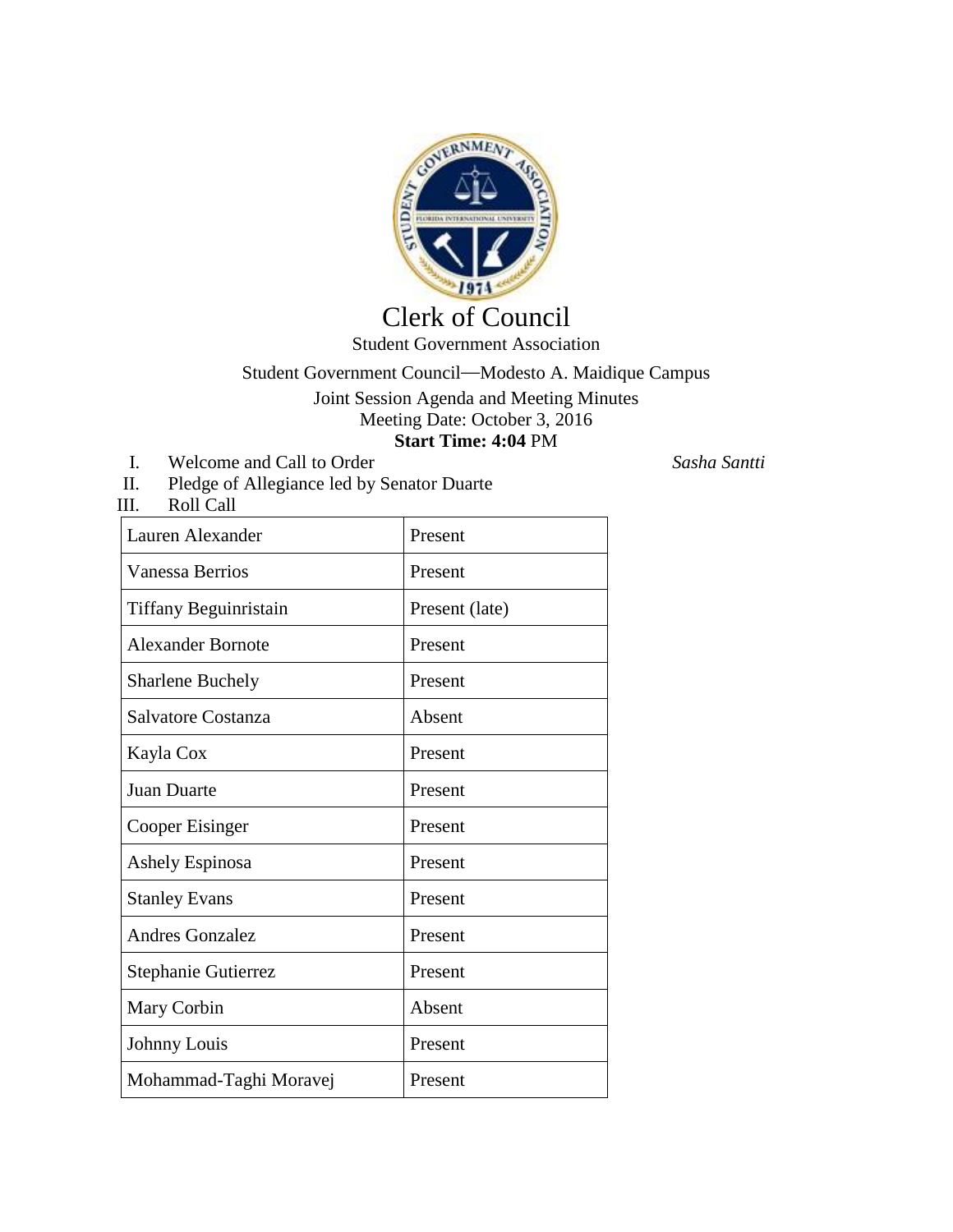| Najari "Malliek" Murrell | Present        |
|--------------------------|----------------|
| Mwai Osahar              | Present        |
| Johnathan Padilla        | Present        |
| Jesus Pernia             | Present        |
| <b>Monica Reyes</b>      | Present        |
| Gilbert Rodriguez        | Absent         |
| Simran Sakraney          | Present        |
| Rocio Taveras            | Present        |
| Martin Villamizar        | Present        |
| Aaron Weisman            | Present (late) |

VI. New Business:

- i. Governmental Relations Presentation
- ii. Graduate Senator Candidates
	- a. Mitra Ahmadinejad
	- b. Senator Mwai motions to extend presentation to two minutes, motion fails.
	- c. Pallavi Awasthi
	- d. Markease Doe (absent)
	- e. Ali Abbaspour
	- f. Aidin Massahi
	- g. Ari Hozman (absent)
	- h. Anjali Tripathi
	- i. Senator Gonzalez motions for a discussion period for five minutes, senator Pernia seconds, motion passes
	- j. Senator Weisman motions to extended the discussion period to one minute, Senator Buchely seconds, motion passes.
	- k. Senator Duarte motions to vote by roll call, senator Villamizar, motion passes.

| Lauren Alexander      | Anjali |
|-----------------------|--------|
| Vanessa Berrios       | Anjali |
| Tiffany Beguinristain | Absent |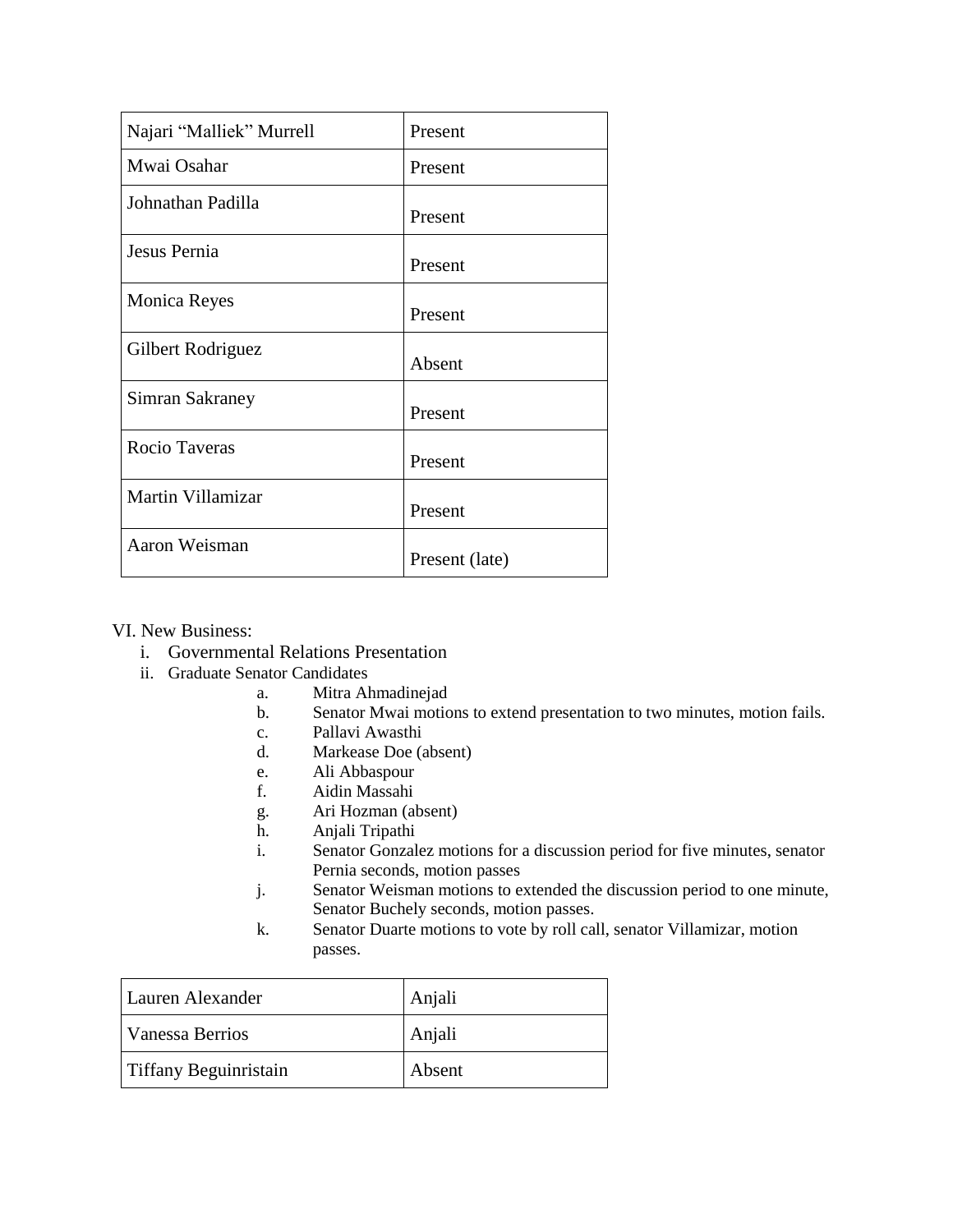| <b>Alexander Bornote</b>     | Anjali |  |
|------------------------------|--------|--|
| <b>Sharlene Buchely</b>      | Anjali |  |
| Salvatore Costanza           | Absent |  |
| Kayla Cox                    | Anjali |  |
| <b>Juan Duarte</b>           | Aidin  |  |
| Cooper Eisinger              | Anjali |  |
| Ashely Espinosa              | Aidin  |  |
| <b>Stanley Evans</b>         | Anjali |  |
| <b>Andres Gonzalez</b>       | Mitra  |  |
| Stephanie Gutierrez          | Anjali |  |
| Mary Corbin                  | Absent |  |
| Johnny Louis                 | Mitra  |  |
| Mohammad-Taghi Moravej       | Mitra  |  |
| Najari "Malliek" Murrell     | Anjali |  |
| Mwai Osahar                  | Mitra  |  |
| Johnathan Padilla            | Anjali |  |
| Jesus Pernia                 | Mitra  |  |
| <b>Monica Reyes</b>          | Aidin  |  |
| Gilbert Rodriguez            | Absent |  |
| Simran Sakraney              | Anjali |  |
| Rocio Taveras                | Mitra  |  |
| Martin Villamizar            | Mitra  |  |
| Aaron Weisman                | Anjali |  |
| Anjali-12 Mitra-7<br>Aidin-3 |        |  |

l. Anjali Tripathi is confirmed as a Graduate senator.

.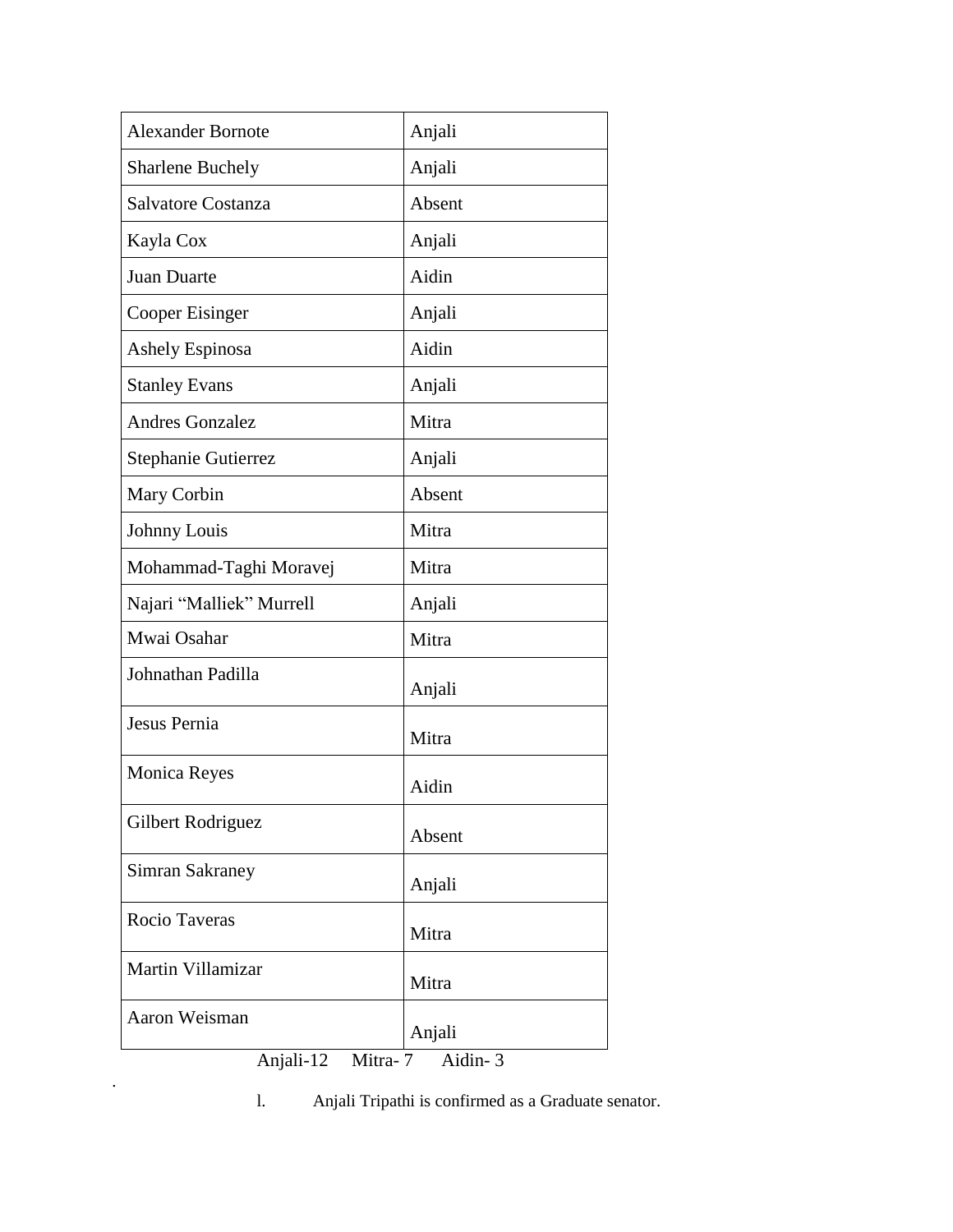- m. Senator Taveras motions the floor to the Chief Justice, senator Weisman seconds, motion passes.
- n. Senator Alexander motions to by-pass second reading and move into voting, senator Reyes nays, motion fails.
- o. Senator Gonzalez adds a friendly amendment to Council Bill 1601
- p. Chief Justice accepts senator Gonzalez friendly amendment to Council Bill 1601.
- q. Senator Villamizar motions to discuss tardiness for five minutes, senator Reyes seconds, motion passes.
- r. Senator Villamizar adds a friendly amendment to Council Bill 1601.
- s. Chief Justice accepts senator Villamizar friendly amendment to Council Bill 1601.
- t. Senator Gonzalez moves to by–pass second reading and vote by roll call, senator Reyes seconds, motion passes.

| Lauren Alexander           | Yay    |
|----------------------------|--------|
| Vanessa Berrios            | Yay    |
| Tiffany Beguinristain      | Yay    |
| <b>Alexander Bornote</b>   | Yay    |
| <b>Sharlene Buchely</b>    | Yay    |
| Salvatore Costanza         | Absent |
| Kayla Cox                  | Yay    |
| Juan Duarte                | Absent |
| Cooper Eisinger            | Yay    |
| Ashely Espinosa            | Yay    |
| <b>Stanley Evans</b>       | Yay    |
| <b>Andres Gonzalez</b>     | Yay    |
| <b>Stephanie Gutierrez</b> | Yay    |
| Mary Corbin                | Absent |
| Johnny Louis               | Yay    |
| Mohammad-Taghi Moravej     | Yay    |
| Najari "Malliek" Murrell   | Yay    |
| Mwai Osahar                | Yay    |

iii. Vote on Council Bill 1601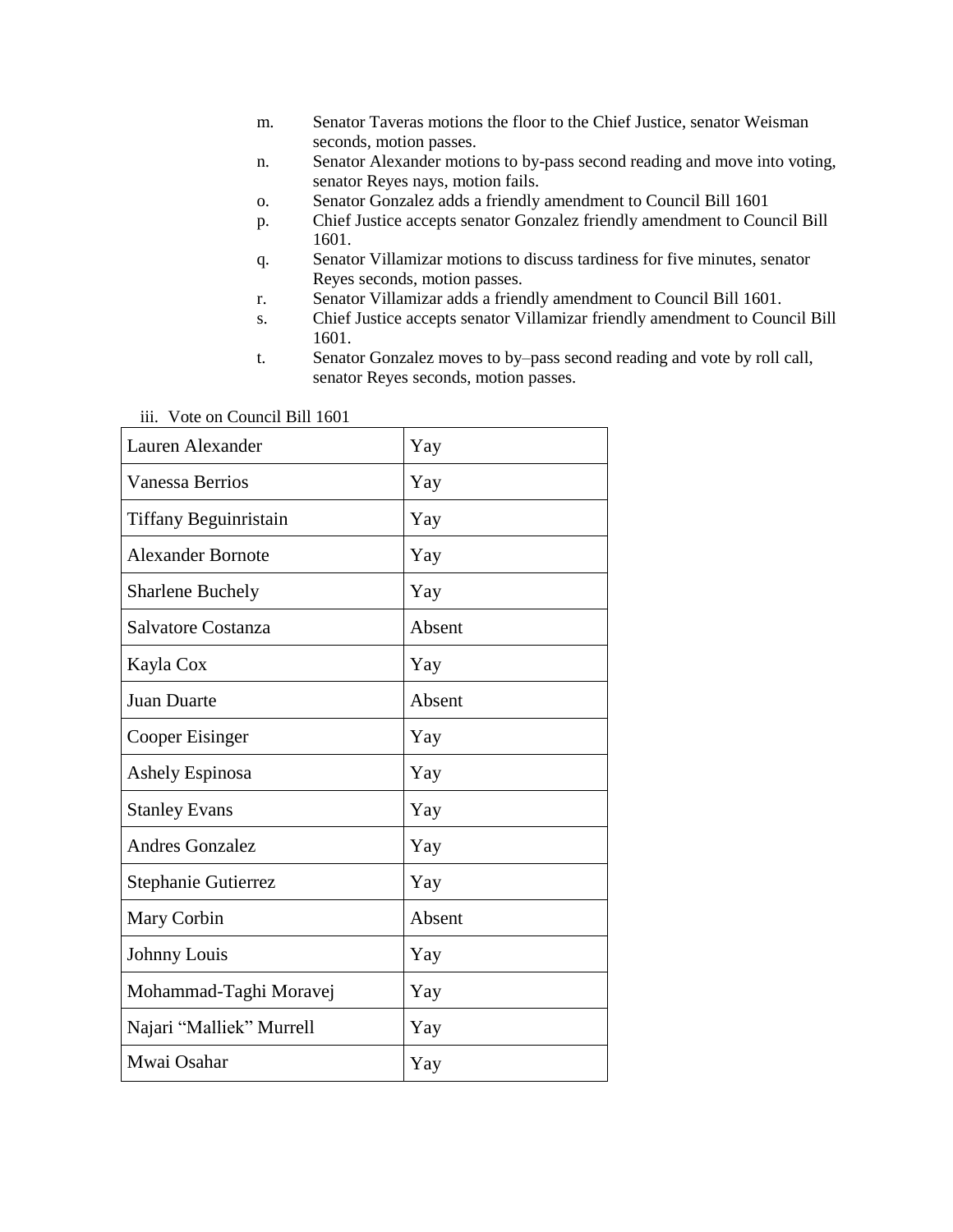| Johnathan Padilla    | Absent |
|----------------------|--------|
| Jesus Pernia         | Yay    |
| <b>Monica Reyes</b>  | Yay    |
| Gilbert Rodriguez    | Absent |
| Simran Sakraney      | Yay    |
| <b>Rocio Taveras</b> | Yay    |
| Anjali Tripathi      | Yay    |
| Martin Villamizar    | Yay    |
| Aaron Weisman        | Yay    |

Yay:22 Absent: 5

- V. Announcements:
	- a. Speaker
		- i. Keep up with New Haven Program; some of you may have received the follow up email
		- ii. Present Committee Positions
	- b. Speaker Pro-Temp
		- i. No Announcements
	- c. Vice-President
		- i. "The Proposal" will be played this Friday in the Mark Lounge at 7:00pm, set up is at 6:30pm, 4 senators are required, a doodle will be sent out.
		- ii. I Give a Shirt is next week, a doodle will be sent out via email for senators to sign up.
	- i. Comptroller

i. No Reports

- j. Chief Justice
	- a. Council Bill
- k. Senator Bornote yields to open the floor for public for announcements, senator Buchley seconds, motion passes.
	- i. There will be a Dodge Ball Torment the week of November  $12<sup>th</sup>$  to fundraise money for the student pantry, more information is coming.